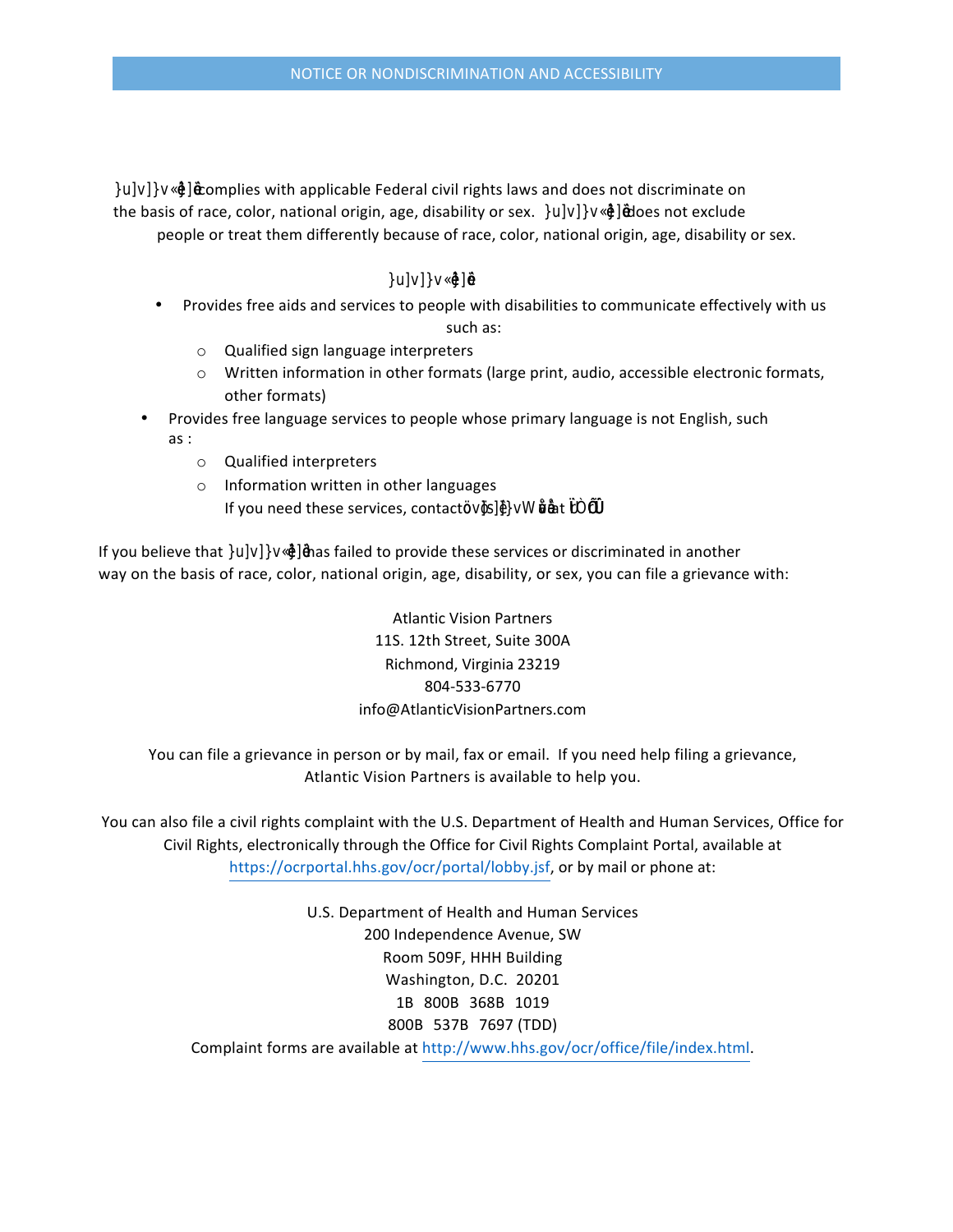ATENCIÓN: si habla español, tiene a su disposición servicios gratuitos de asistencia lingüística. Llame al 1-434-385-5600

주의: 한국어를 사용하시는 경우, 언어 지원 서비스를 무료로 이용하실 수 있습니다. 1-434-385-5600

CHÚ Ý: Nếu bạn nói Tiếng Việt, có các dịch vụ hỗ trợ ngôn ngữ miễn phí dành cho bạn. Gọi số 1-434-385-5600

注意:如果您使用繁體中文,您可以免費獲得語言援助服務。請致電 1-434-385-5600

لك تتوافر اللغوية المساعدة خدمات فإن اللغة، اذكر تتحدث كنت إذا :ملحوظة -5600-385-434 ( برق اتصل .بالمجان

PAUNAWA: Kung nagsasalita ka ng Tagalog, maaari kang gumamit ng mga serbisyo ng tulong sa wika nang walang bayad. Tumawag sa 1-434-385-5600

زبانی تسھیلات کنید، می گفتگو فارسی زبان بھ اگر :**توجھ** 1-434-385-5600 .بگیرید تماس شما برای رایگان بصورت

ማስታወሻ: የሚናገሩት ቋንቋ ኣማርኛ ከሆነ የትርጉም እርዳታ ድርጅቶች፣ በነጻ ሊያግዝዎት ተዘጋጀተዋል፡ ወደ ሚከተለው ቁጥር ይደውሉ **1-434-385-5600**

میں مفت خدمات کی مدد کی زبان کو آپ تو ہیں، بولتے اردو آپ اگر :خبردار 1-434-385-5600 کال ۔ ہیں دستیاب

ATTENTION : Si vous parlez français, des services d'aide linguistique vous sont proposés gratuitement. Appelez le 1-434-385-5600

ВНИМАНИЕ: Если вы говорите на русском языке, то вам доступны бесплатные услуги перевода. Звоните 1-434-385-5600

ध्यान दें: यदि आप हबि बोलते हैं तो आपके लिए मुफ्त में भाषा सहायता सेवाएं उपलब्ध हैं। 1-434-385-5600 पर कॉल करें।

ACHTUNG: Wenn Sie Deutsch sprechen, stehen Ihnen kostenlos sprachliche Hilfsdienstleistungen zur Verfügung. Rufnummer: 1-434-385-5600

লয় করনঃ দি আপনি ংলা, কথা বলতে রেন, াহলে নিঃখরচায়, াষা সহায় তা রিষেবা উপল আছে।

েফান করন ১ 434- 385-5600